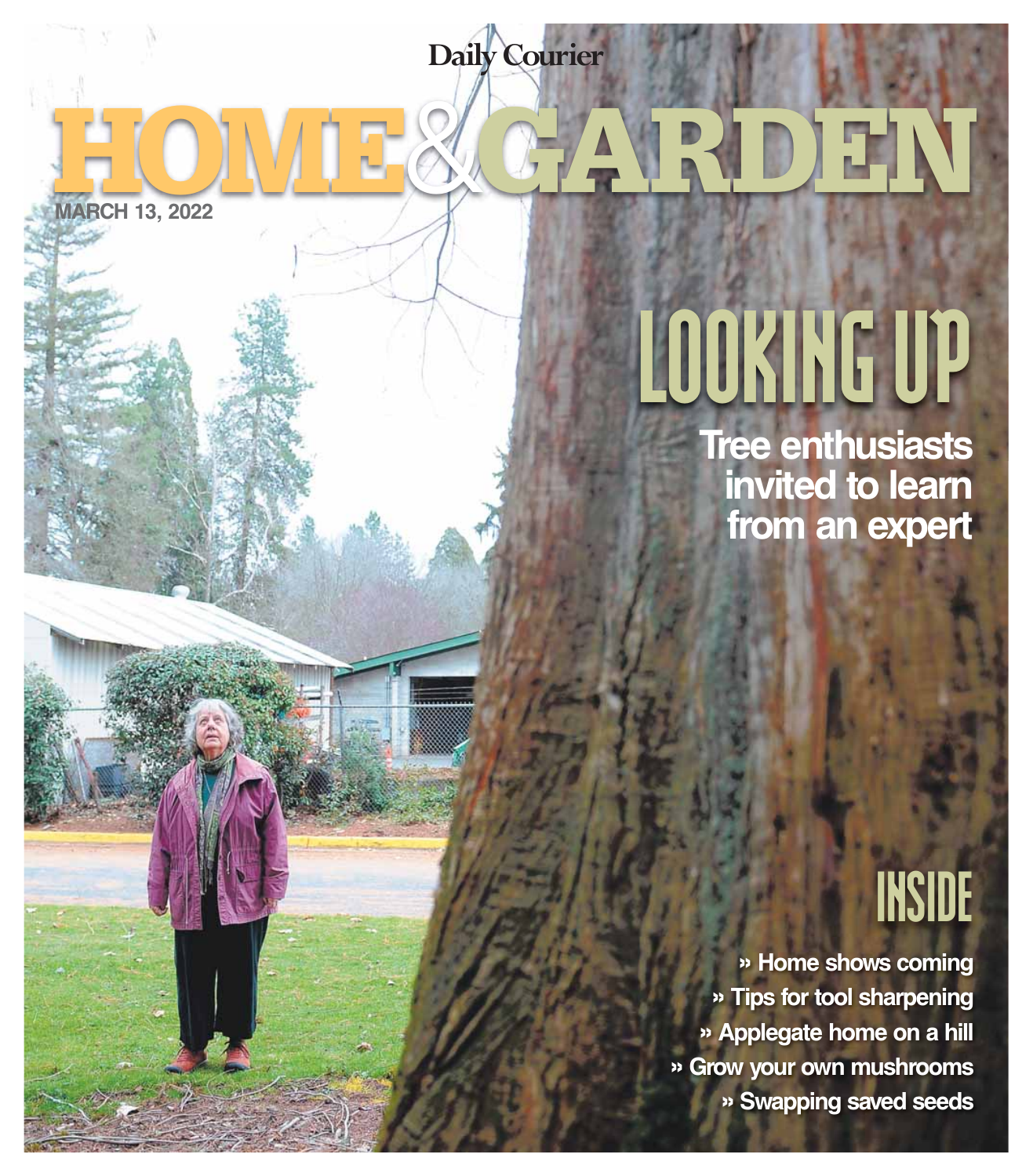

**ABOVE: Local horticulturist and retired nursery owner Rachel Winters holds a Douglas fir cone as she talks about trees at Riverside Park in Grants Pass.**

**RIGHT: One can't help but look up to a sequoia at Riverside Park, which offers a living classroom of trees for an upcoming workshop.**

Photos by BEA AHBECK / Daily Courier

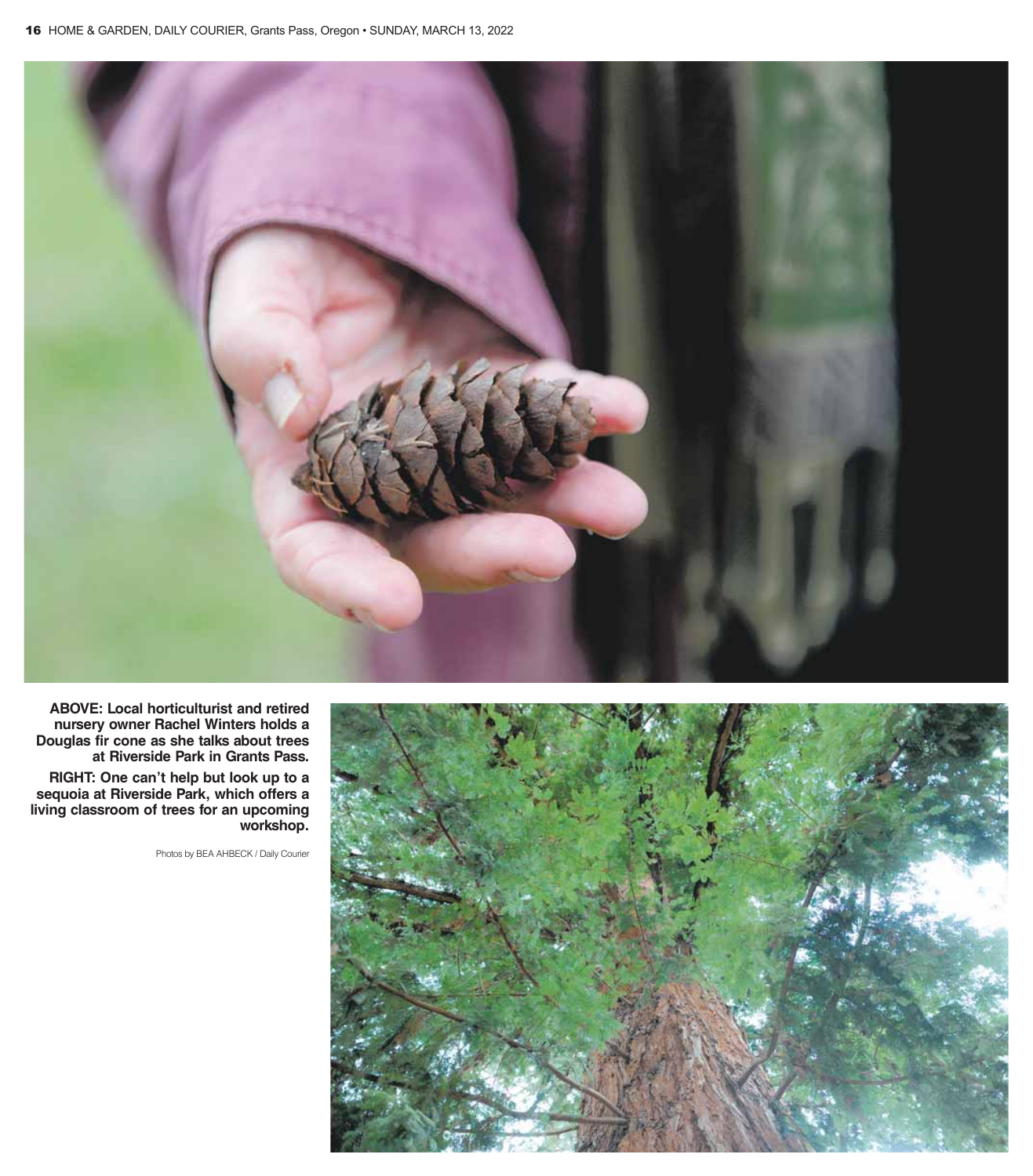



**ABOVE: Blue spruce needles are spread evenly around the stem — a tell-tale identification.**

**LEFT: Rachel Winters talks about Oregon native Port Orford cedars and their modified leaves.**

Photos by BEA AHBECK / Daily Courier

## MEET THE TREES

#### Horticulturist explains the unique characteristics of our local native species

#### **By Kathleen Alaks** of the Daily Courier

Years ago, when I donated money to the Arbor Day Foundation, I received a pamphlet titled "What Tree Is That?"

This handy, illustrated pocket guide was a step-by-step key for identifying trees by their bark, leaves — shape, texture and arrangement on twigs — cones, seed pods, nuts and some other distinguishing characteristics.

That version of the guide was specific to the central United States, where I lived at the time. But, when I moved west from Illinois, first to eastern Washington and then to Southern Oregon, I faced a whole new cast of arborial characters to learn about.

Being educated about the trees around you is not only practical — like when you need just the right tree for that certain spot in your yard or when you need to know if that nut or fruit is edible — but it's also a way of being more connected to the natural world around you, to not be a stranger in your own backyard.

Horticulturist Rachel Winters knows trees.

A former nursery owner, professional landscape designer and one-time Daily Courier gardening columnist, Winters has taught a ton of horticulture classes, mostly through Rogue Community College, the Siskiyou Field Institute and local garden clubs.

Her wealth of botanical knowledge extends to field botany, plant identification, plant propagation, landscaping with native plants, ornamental pruning, bonsai and using lichens to make dye.

On April 10, Winters is leading a tree identification

#### **Are you tree blind?**

**WHAT:** Meet the Trees, a field identification class focusing on identifying Oregon native trees by bark, leaves, flowers and seeds, plus stories about their history and uses, for ages 12 and older, sponsored through the Siskiyou Field Institute

**WHO:** Instructor Rachel Winters

**WHEN:** 12:30-3:30 p.m. April 10

**WHERE:** Riverside Park, Grants Pass

**DIFFICULTY LEVEL:** Easy-going walking of less than 1 mile with frequent stops

**COST:** \$31.50 for SFI members, \$35 for nonmembers **CONTACT:** 541-597-8530, siskiyoufieldinstitute.org and click on Field Courses

**MORE:** If the spring class fills up, another class likely will be scheduled in summer or fall.

class in Riverside Park.

So just how do you tell a fir from a pine from a cedar? A beech from an oak from a maple? It's all about observation and paying attention.

"Sometimes you can just stand back and recognize [a tree] by its form," Winters said. "Sometimes you have to get up for a closer look."

On a recent afternoon in Riverside Park, Winters gave a crash course on some of our area's native trees.

Let's start with the conifers, which are trees that produce seeds in cones.

**DOUGLAS FIR.** Oregon's state tree, the Douglas fir is not actually a fir at all, Winters said: "It's its own category."

On a Douglas fir, the cones hang down off the branch; on a true fir, the cones sit upright on branches.

"And with the Douglas fir you'll almost always find cones. With true firs, when their cones hit the ground, they disintegrate," Winters said.

Douglas fir bark is also distinctive: rough looking and deeply furrowed.

"Without even looking at the leaves or cones, you can tell it's a Douglas fir," she said.

**PORT ORFORD CEDAR.** This conifer, native to Oregon and northwestern California, ranges from Coos Bay south to Arcata, California, and about 100 miles inland.

It is not a true cedar, Winters said. True cedars grow only in the Himalayas and the Mediterranean and are members of the pine family.

The "cedars" of North America belong to the cypress family.

"But their wood is fragrant. That's why they're called cedars, but none are actual cedars," Winters said.

The Port Orford cedar is most easily identified by its small rosebud-shaped cones, by the white X pattern on the undersides of its small, flat scaly leaves and by its lavender pollen cones.

**INCENSE CEDAR.** Also not a true cedar, this Oregon conifer has distinctive, ropey bark and branches that hang down and "swoop," Winters says.

It also has small, scale-like leaves that overlap, so that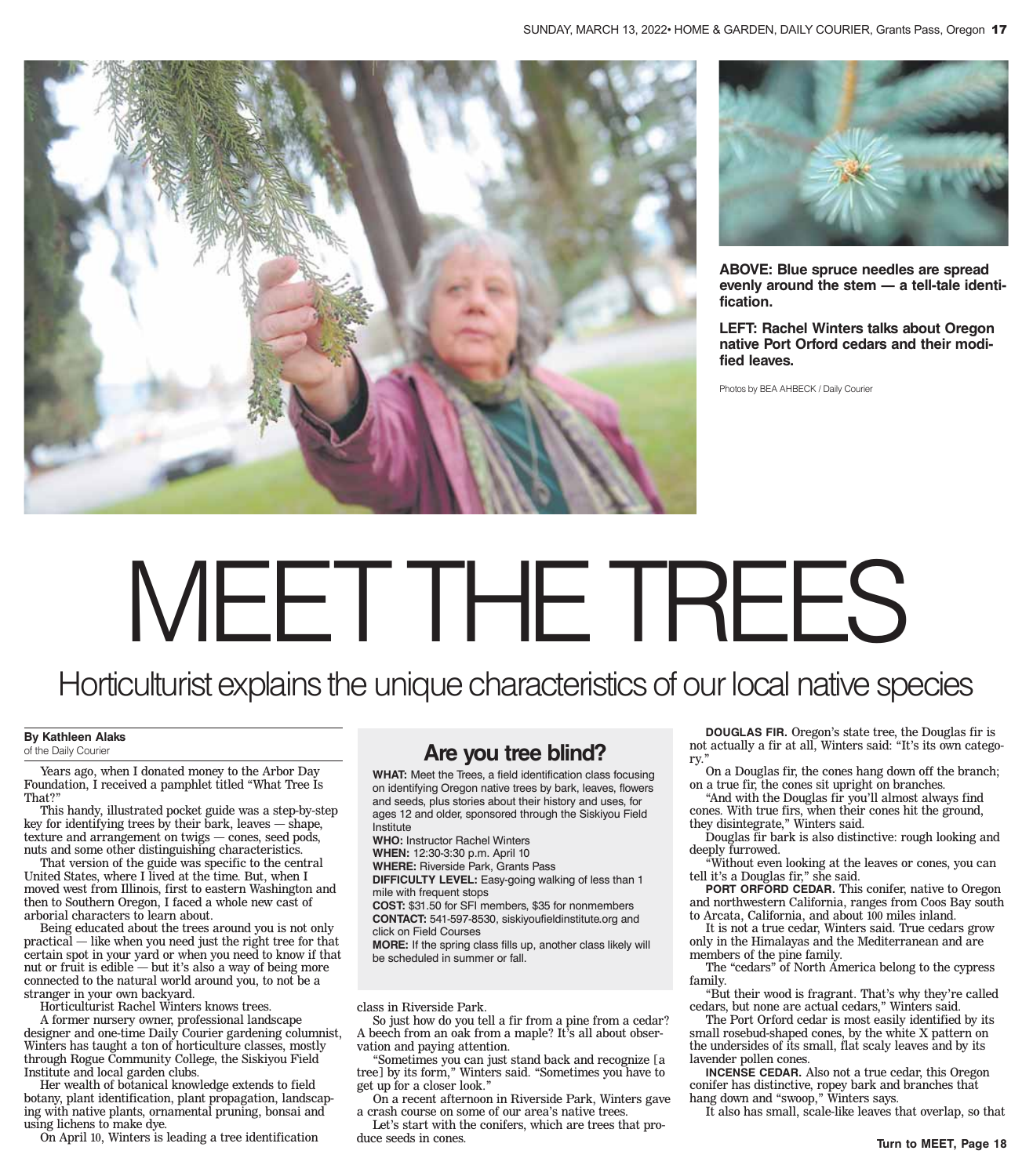







**The tiny cone of the sequoia is designed to be disperesed by wind.**

#### Meet From Page 17

"when you touch it and run your fingers backwards, it's not soft, it's prickly," Winters said.

**PINES.** Pine trees have needles that are gathered in bundles. The number of needles in a bundle can tell you which type of pine you have, Winters said.

The ponderosa pine, one of the more common in our area, has three needles in each bundle.

"It also has jigsaw puzzle bark" Winters said. "And the cones are prickly, with a sharp point on each scale."

Like the ponderosa, the Jeffrey pine has three needles in each bundle. But it grows primarily in serpentine soils and has softer cones: "Prickly ponderosa, gentle Jeffrey."

**BLUE SPRUCE.** The best way to identify a spruce is by its short, stiff needles and the way they are positioned completely around a branch.

A blue spruce, whose coloring may be subtle, can best be identified by its cigarshaped cones.

**REDWOODS.** There are three different types of redwoods in Riverside Park: the coast redwood, the giant sequoia and the dawn redwood also called metasequoia.

They all have spongy bark that is

"designed to hold water like a sponge," Winters said. "And the trunks flare up at the bottom, like a skirt."

Surprisingly, redwoods have very small cones.

"This big giant tree has these teeny tiny cones," she said. "They're designed to be wind pollinated, to be carried on the wind and blow somewhere else."

The foliage of the coast redwood is soft to the touch, whereas on the sequoia the foliage is more rough and the leaves somewhat shorter. The dawn redwood is deciduous, meaning it sheds its leaves in the winter.

"It does really well as a garden tree," Winters said of the dawn redwood. "It's easy to propagate."

Next, let's look at some native non-cone bearing trees, more commonly called deciduous, meaning that they lose their leaves in the winter.

**OAKS.** "Our area has two important deciduous oaks: the white oak and the black oak," Winters said.

The white oak ranges from British Columbia south to Southern California, while the black oak ranges from around Canyonville, Oregon, to Baja, California.

"Their ranges overlap, so we have both here," she said.

The common names are derived from